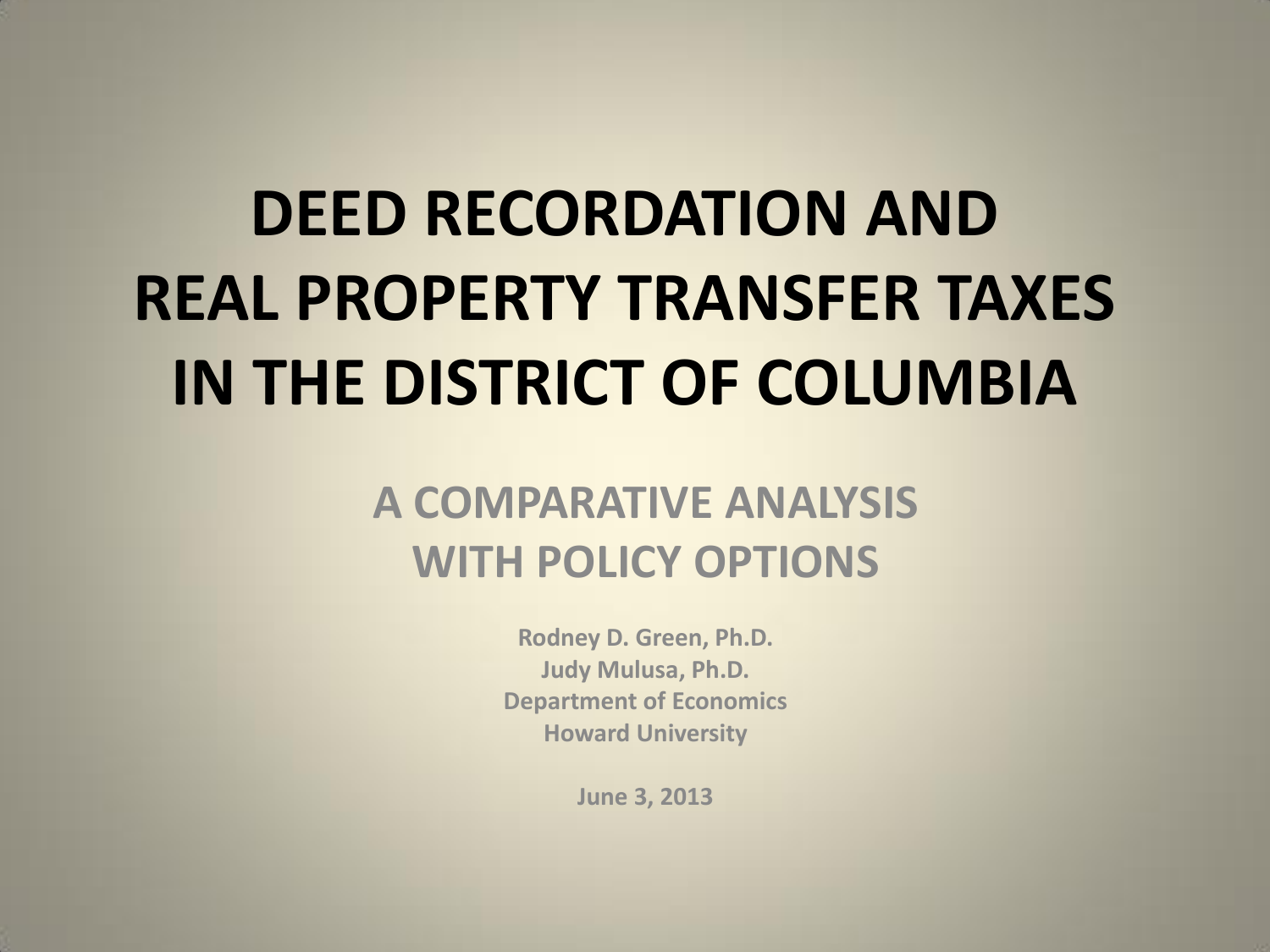## **APPLICATION OF DEED RECORDATION AND REAL PROPERTY TRANSFER TAXES**

DC's Deed Recordation Tax (DRT) and Real Property Transfer Tax (PTT)are charged when – real property is sold

- a commercial property is refinanced for more than the current balance on outstanding loan(s)
- a residential property with five or more units is refinanced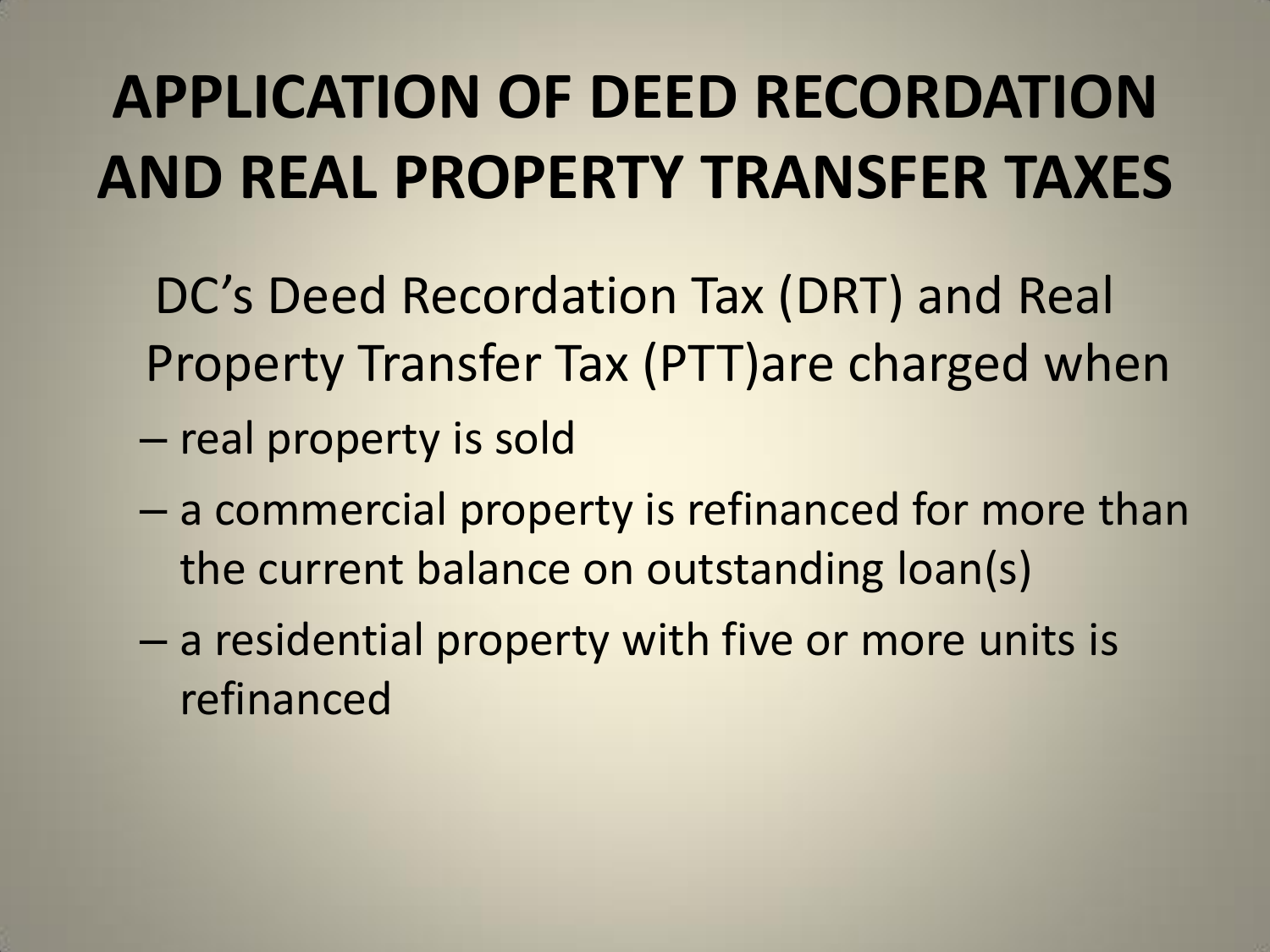## **TAX RATES FOR PROPERTY SALES**

- DRT and PTT rates are equal
- For Property Sales
	- $-$  The combined DRT (1.45%) and PTT rate (1.45%) = 2.9% for
		- commercial properties
		- residential properties sold for \$400,000 or more
	- The combined rate = 2.2% for residential properties sold for less than \$400,000.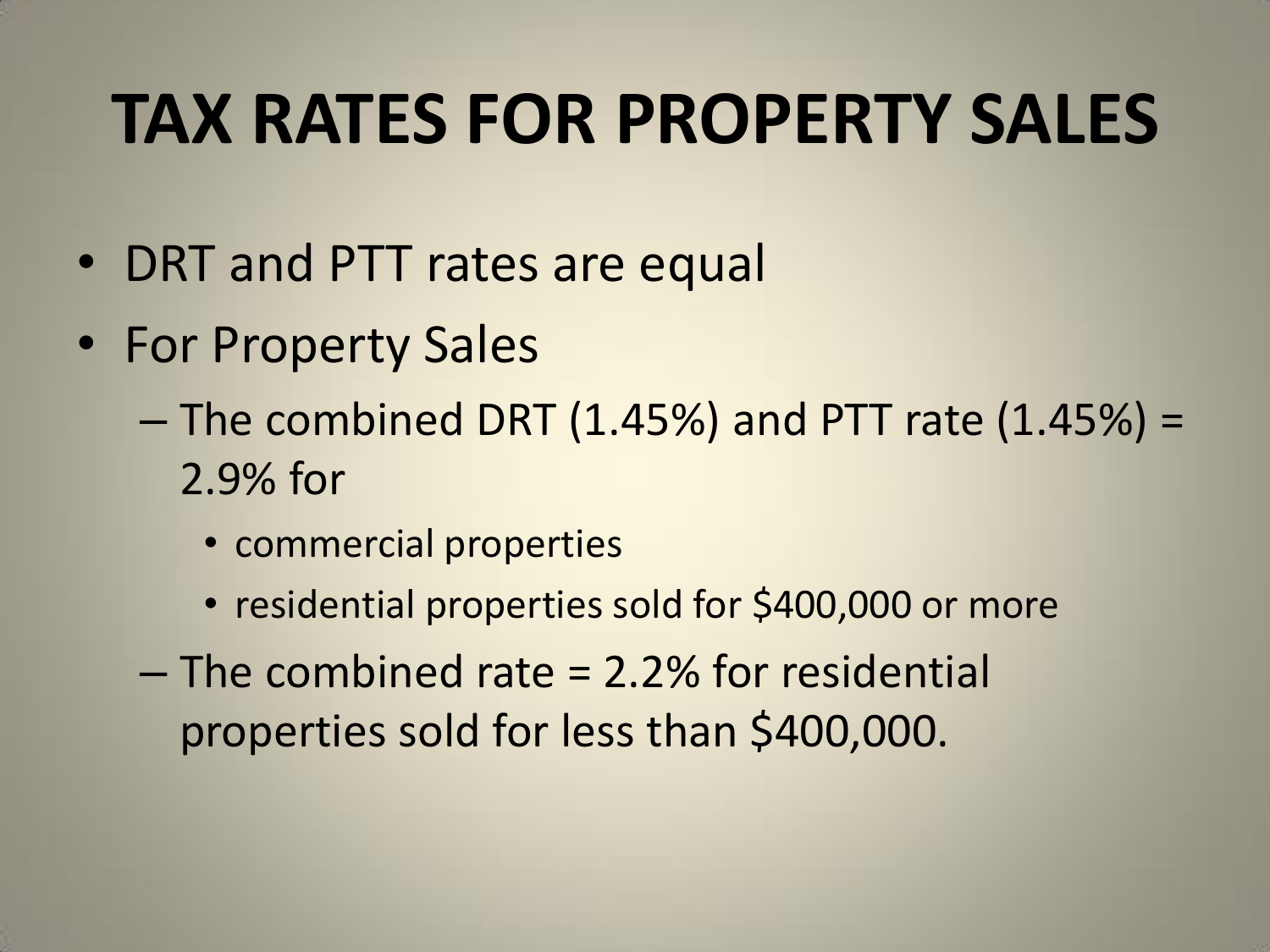## **TAX RATES FOR REFINANCING**

- For Property Refinancings
	- $-$  The combined DRT (1.45%) and PTT rate (1.45%) = 2.9% of the difference between the currently outstanding financing amount and the new financing amount for both
		- commercial properties
		- residential properties with five or more units
- Continuing uncertainty about legal interpretation of the statute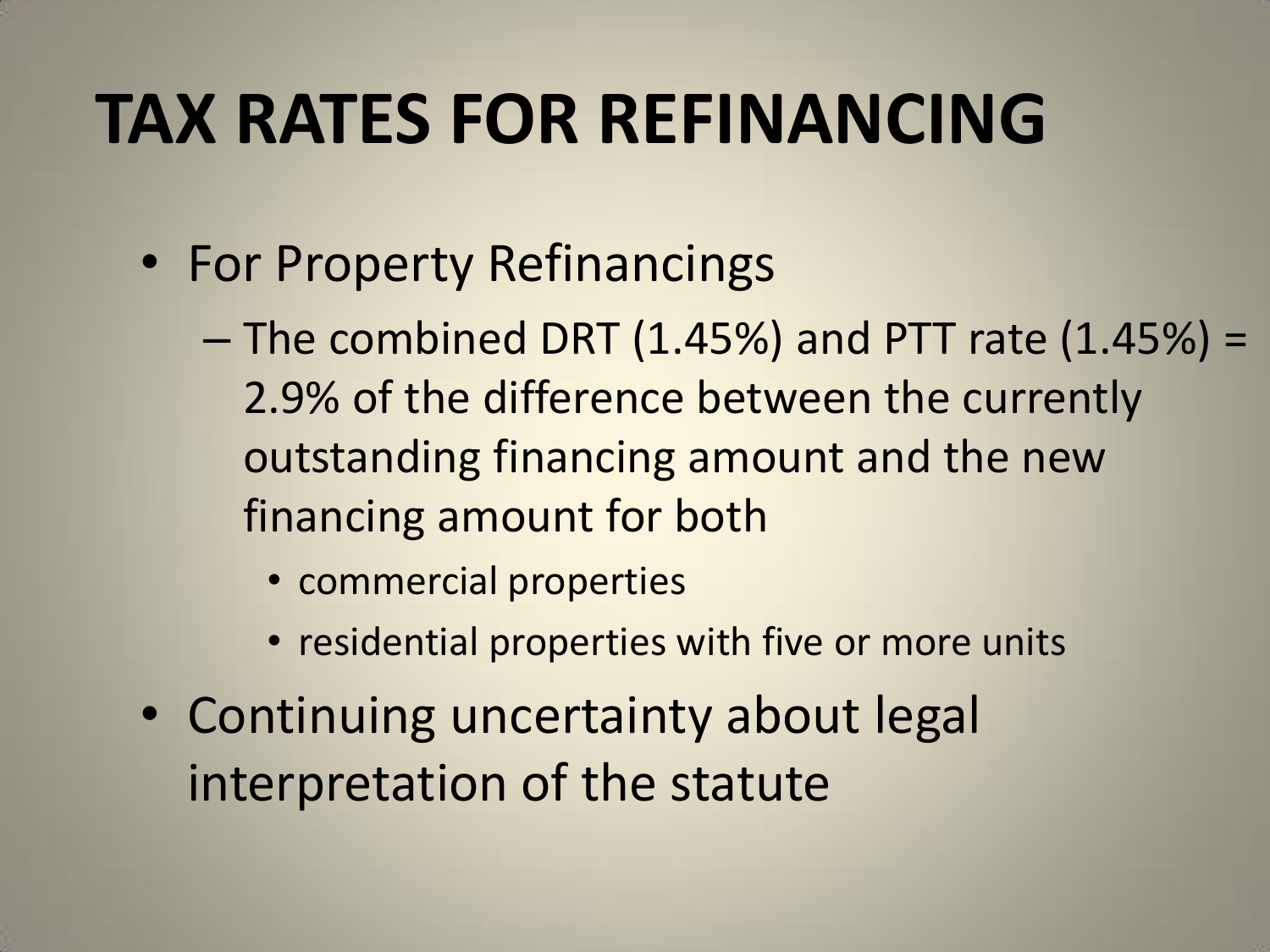# **DC RATES COMPARED TO OTHER JURISDICTIONS**

# **DC's transfer and recordation tax rates are**

- 5 to 6 times higher than in Northern Virginia
- 85% to 193% of rates in Maryland counties
- 36% of rates in New York City
- 111% of rates in San Francisco
- 162% of rates in Seattle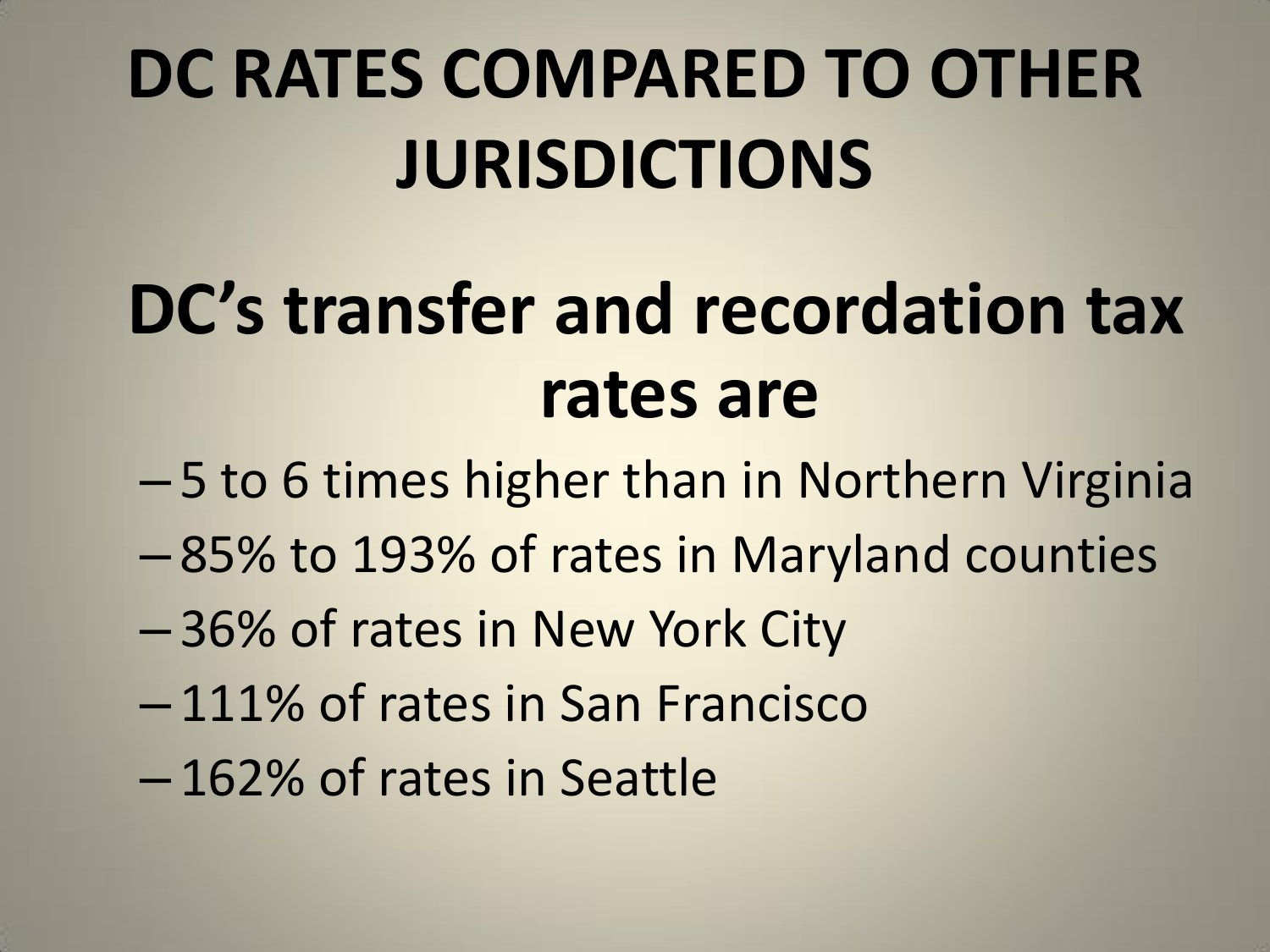#### **COMBINED RATES IN DC, VA, AND MD**

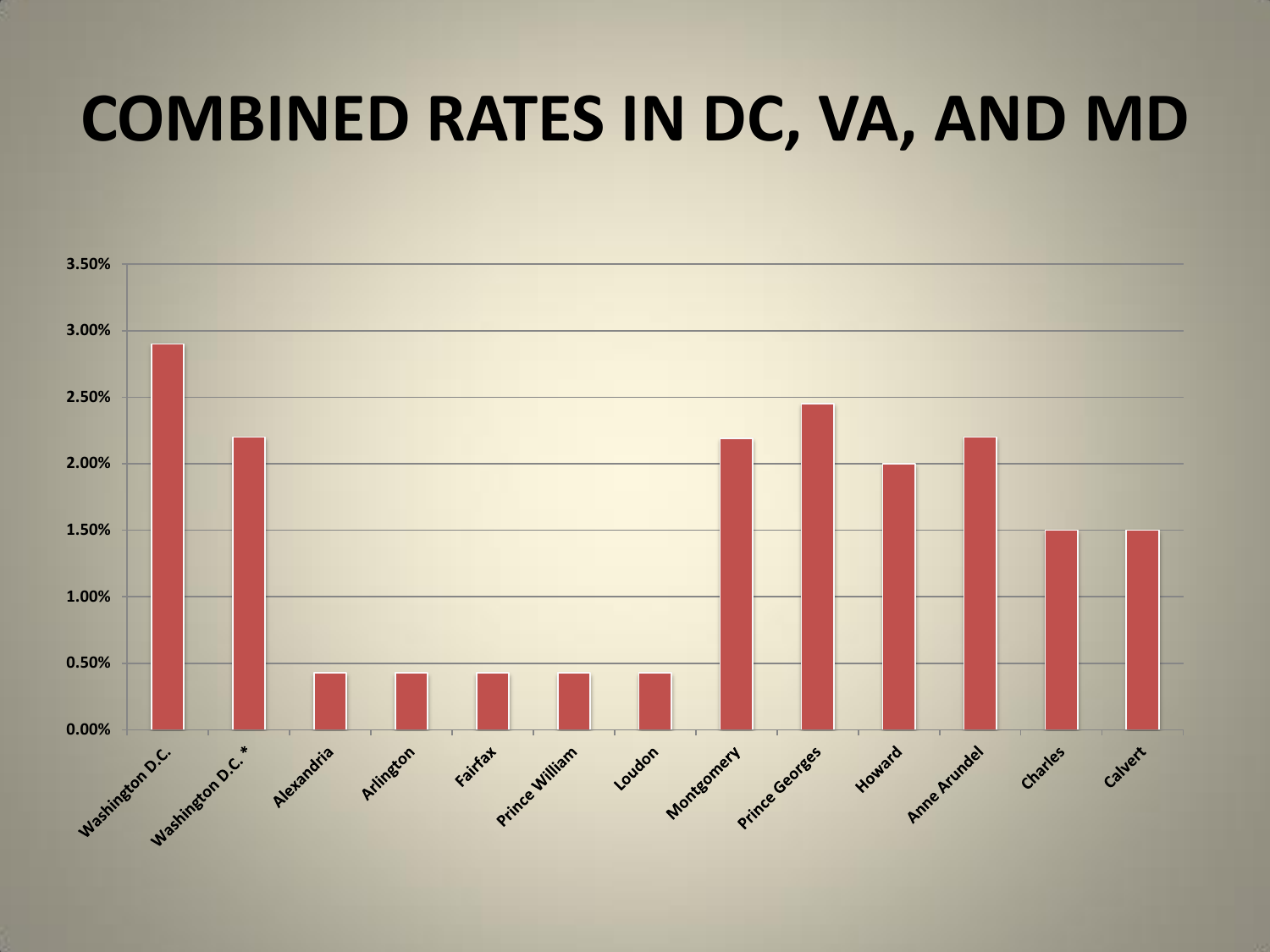### **DRT & PTT REVENUES ARE VOLATILE**

- Tax revenues from DRT & PPT fluctuate directly with sales and refinancing
- Varied from \$105 million (2000) to \$379 million (2007)
- Revenues at \$285 million for 2012
- Over past 13 years, DRT & PTT revenues ranged from 3.5% to 8.6% of all DC tax revenues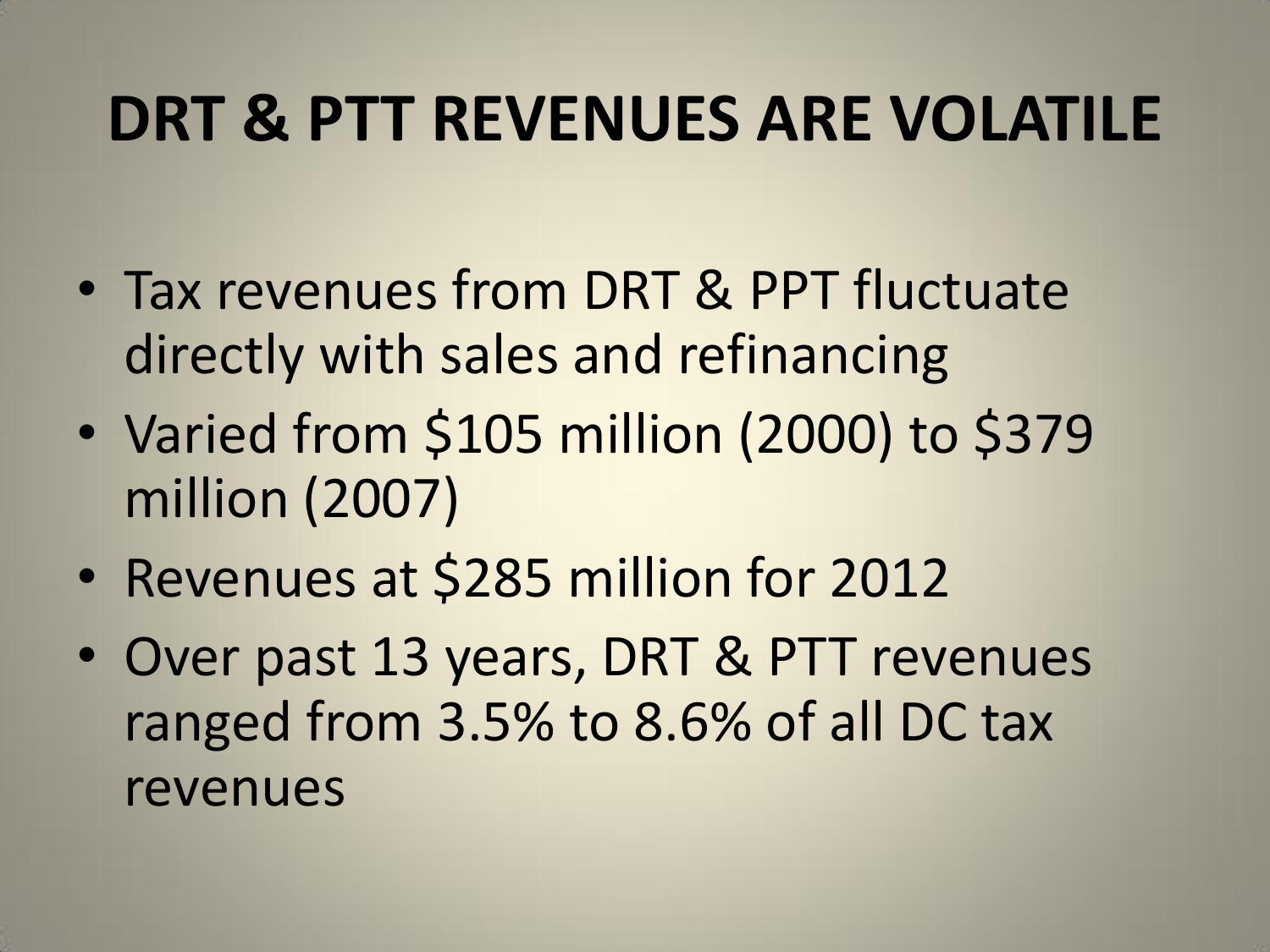#### **EARMARK FOR AFFORDABLE HOUSING**

- 15% of DRT and PTT revenues earmarked for the DC Housing Production Trust Fund (HPTF)
- Created in 1998--funded by earmark since 2002
- Set up due to decline of 20,000 units of affordable housing while need in DC rose
- 7,500 affordable housing units built with HPTF funds worth \$320 million
- HPTF spending generated additional \$794 million financing from private sector, yielding a 2.5:1 private/public benefits ratio for DC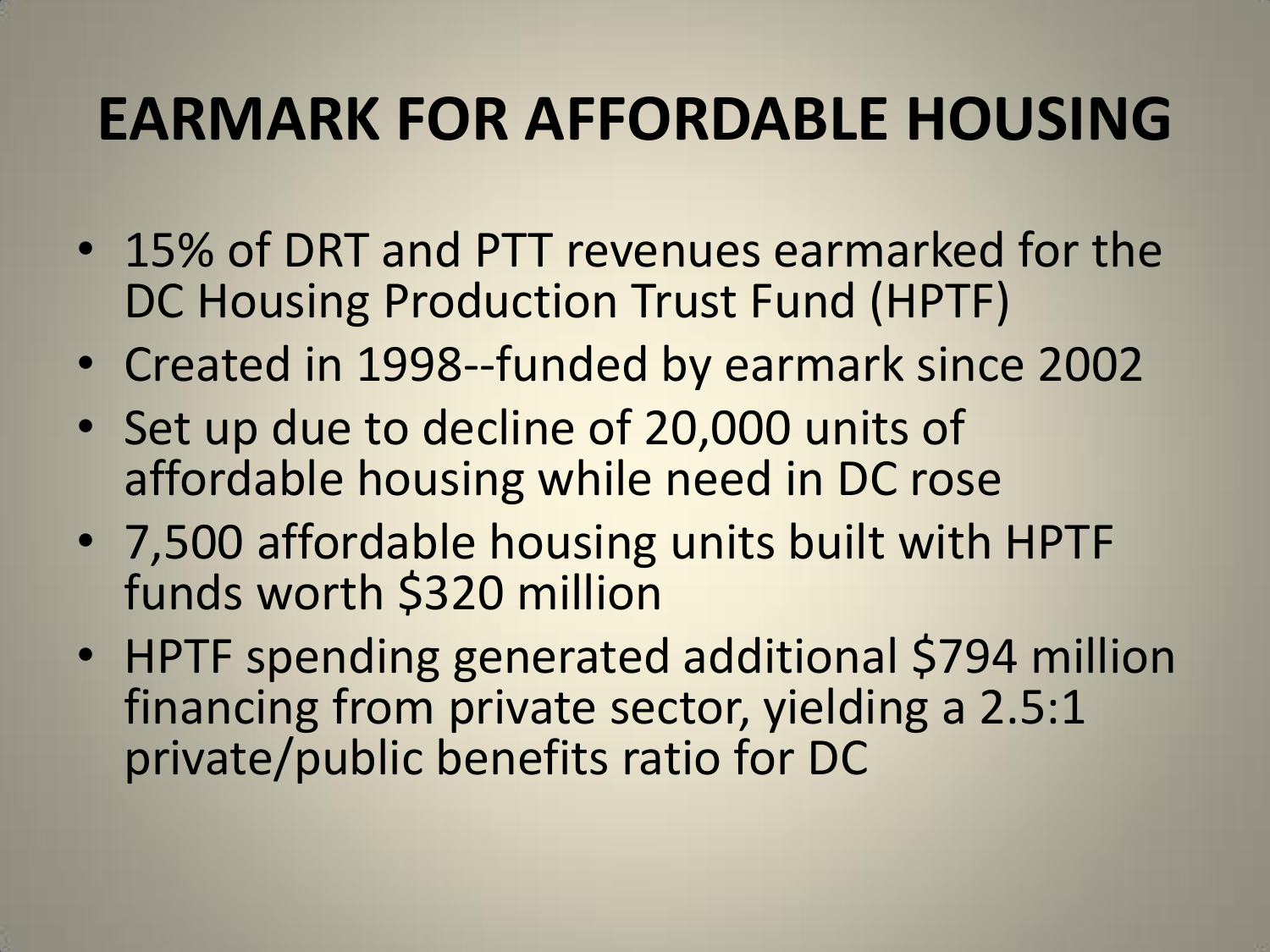### **EARMARKS IN DC AND NATIONALLY**

Earmarks and dedicated funds are common

- 10 current earmarks in DC
- MD and VA have earmarks for public purposes
- 18 states earmark tax revenues for housing funds
- 8 other states have housing funds supported from other sources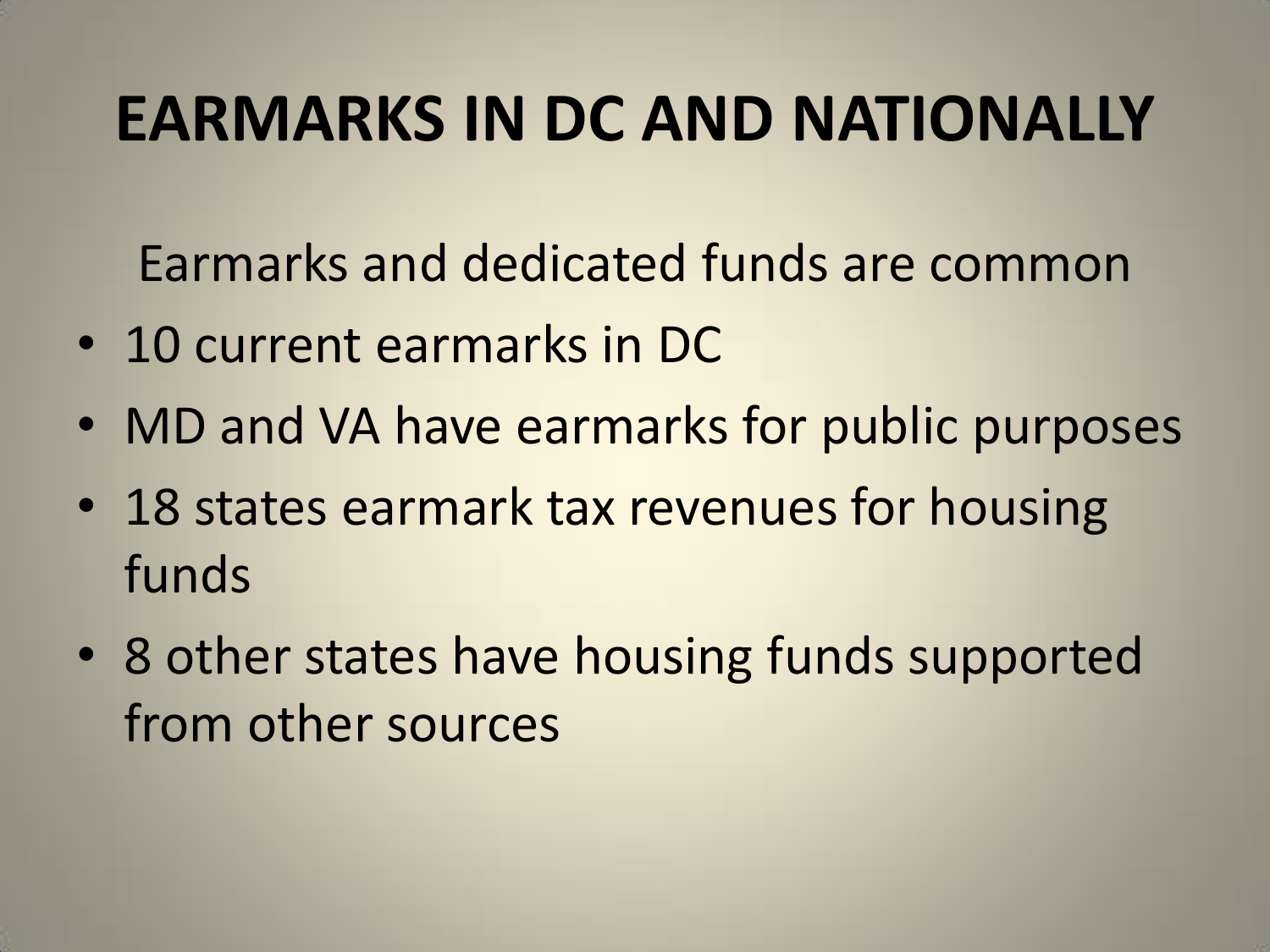### **HOUSING MARKET IMPACTS OF DRT & PPT**

- One-time tax => Minimal impact on level of residential sales
	- Maximum impact on buyer = \$40/month
		- Assumes full incidence on buyer
	- 1% increase would reduce transactions by 0.2%
		- 16 fewer home sales out of 7,904 in 2012
- Other factors (e.g., TOPA) are likely causes of relatively low velocity of sales of multi-family rental properties in DC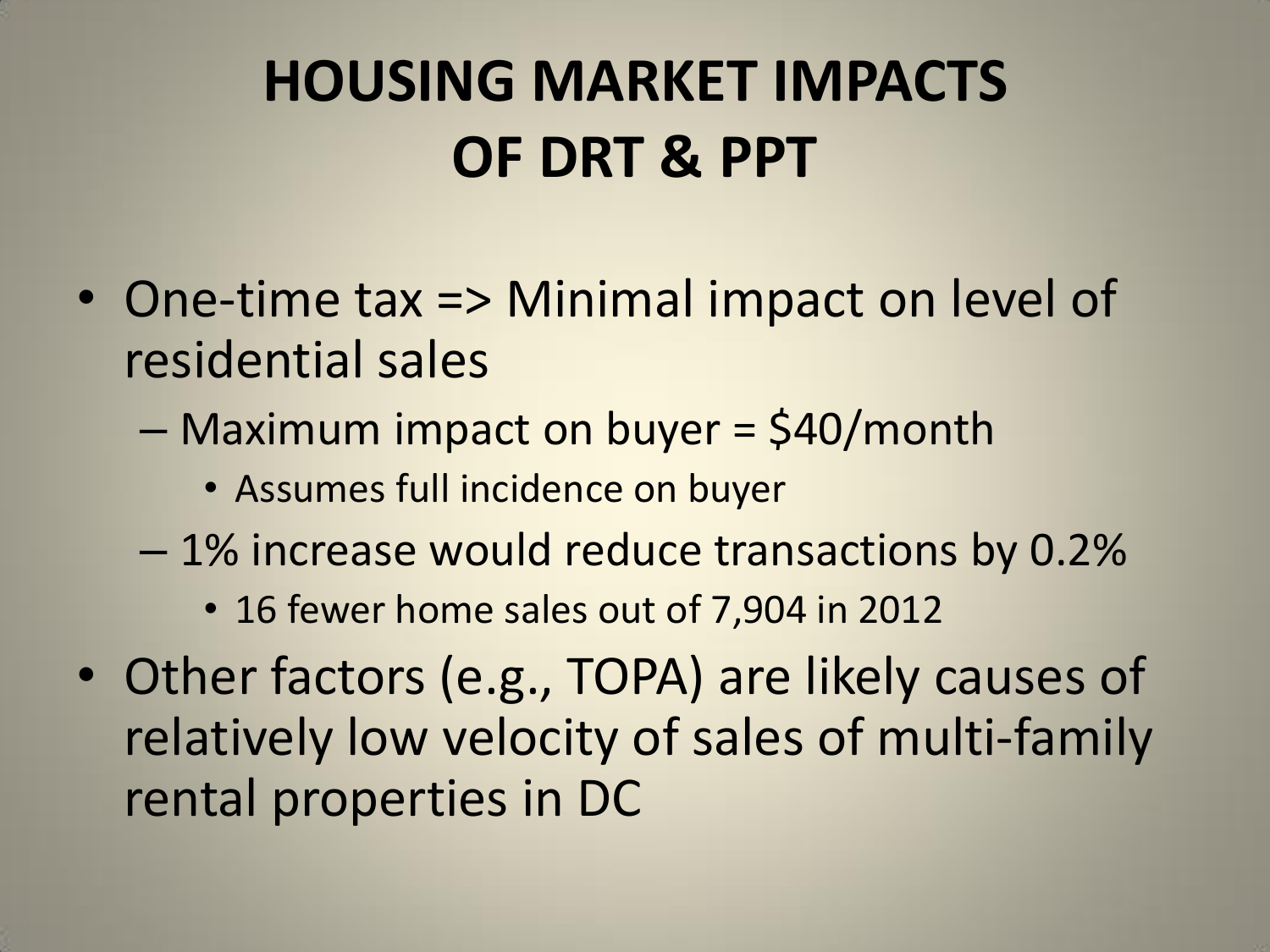# **OFFICE MARKET IMPACT OF DRT & PTT**

- One-time tax => Minimal impact on office market
- D.C. as a stable secure investment
	- Headwinds significant but less severe here
		- Flat occupancy rates
		- Increasing "ask" rental rates
	- Global/national investment demand
		- Qatar finances CityCenterDC
		- Abu Dhabi finances Marriott Marquis
		- REITs include DC office buildings
- "Export" tax bills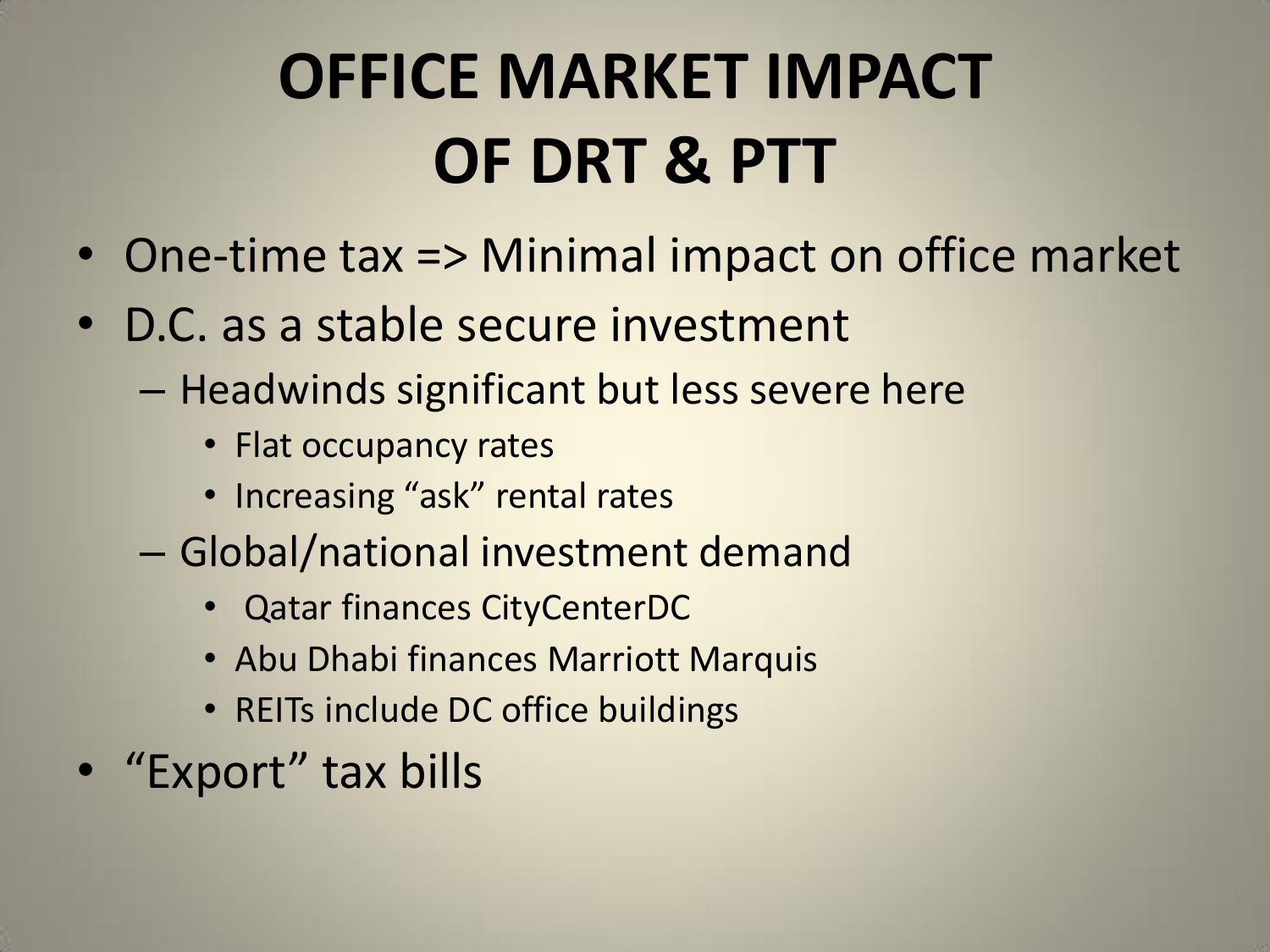## **PROGRESSIVITY OF DRT AND PTT**

- **D.C. recognizes need for progressivity**
- Maintains 1.1% rate for lower cost housing
- Provides multiple exemptions for lower income households (exemptions had a value of \$714,000 in 2012)
- –Not as progressive as it may look: progressivity is usually measured by **tax** divided by **income**
- Room for further improvement